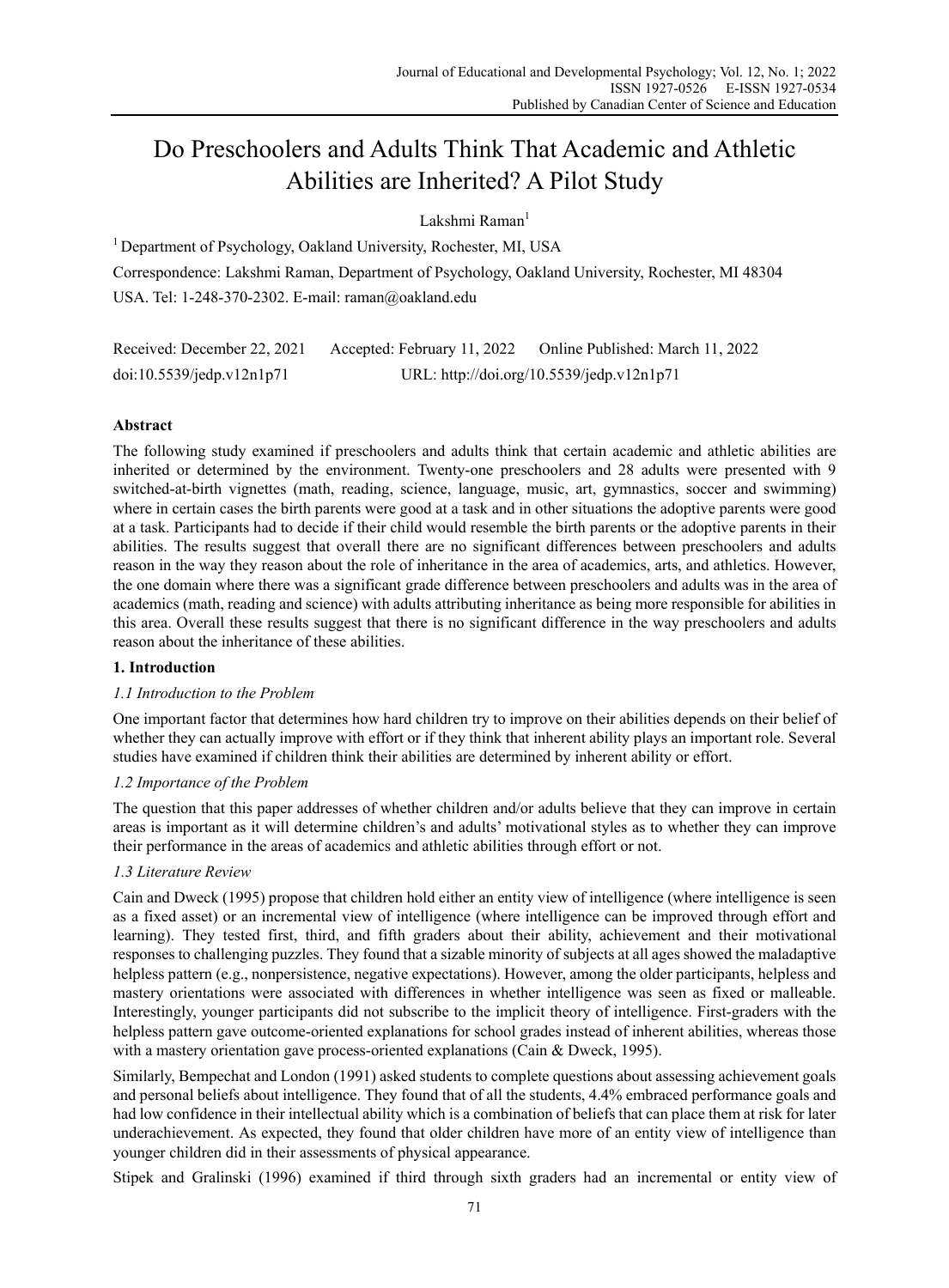intelligence. There were 425 students (at or above the 97th percentile) who completed questions assessing achievement goals and personal beliefs about intelligence. Students ranged widely in learning goals that focus on understanding material and performance goals that focus on doing better than others. As learning goals became stronger, so did beliefs that intelligence can increase via effort. Of all students, 4.4% embraced performance goals and had low confidence in their intellectual ability, a combination of beliefs that can place them at risk for later underachievement. Surprisingly, they found that third graders in fact demonstrated more of an entity view of intelligence than fourth through sixth graders.

Nicholls et al. (Nicholls, 1978; Nicholls & Miller, 1984) asked children different questions about ability and effort and how different levels of performance can occur when similar effort is exerted. They found that 5–6 year olds reasoned that effort and ability are related (smarter people work harder) whereas older children demonstrated an inverse relationship (more effort indicated lower ability). Younger children also thought that ability was changeable by putting in more effort whereas older children seem to think that smarter people succeed with less effort.

Stipek and Gallinski (1996) focused on domain differences in children's belief about ability in social and academic domains. Interestingly, they found that all children believed that their classmates could improve somewhat in each of the domains but sixth graders felt that they could improve less than third graders or kindergartners. This was true both for the social and academic domains.

Freedman-Doan et al. (2000) assessed first, second and fourth grade children's beliefs regarding the kind of activities they though they were good or bad at and if they could improve in these domains. They examined the areas of academics, sports, music and art. Children in all the grades were optimistic that increased effort would result in better performance. The one exception was the area of sports where children believed it would be difficult to get really good in the sports domain. However, by fourth grade the children doubted if they could improve enough to be best at the activity they were performing the worst in indicating that they recognize that they can only get better to a certain extent.

All of the above studies have examined if children think they can improve in certain abilities and how that changes with age. However, none of the studies have examined where children think abilities come from and whether they are inherited or determined by the environment. The following study, examines this very question with preschoolers and adults by asking if they think certain academic and athletic abilities are inherited or determined by the environment. This task was accomplished by using the standard switched-at-birth task (Hirschfeld, 1995) which have typically been used to determine if biological traits are inherited or environmentally determined (Giménez & Harris, 2002; Hirschfeld, 1995; Johnson & Solomon, 1997; Solomon, Johnson, Zaitchik, & Carey, 1996; Sousa, Atran, & Medin, 2002; Springer, 1996; Waxman, Medin, & Ross, 2007). Springer and Keil (1992) used the fixed at birth task to determine if preschoolers think certain physical characteristics such as internal organs are inherited from the biological parents or if they are determined by the environment. Children were presented with parent animals with abnormal features. Children were then asked if the offspring would have the abnormal or normal feature. The features were either internal or external, inborn or acquired after birth. Among preschoolers, features with functional consequences were considered inherited much more frequently than any other type, but only when the functional consequences were biological rather than social or psychological. Older children demonstrated more awareness of the inheritance of inborn traits but overall the results suggest that preschoolers have biological notions of inheritance. Raman and Gelman (2006) used the fixed-at-birth task to assess if preschoolers could distinguish the difference between genetic and contagious illnesses. They found that preschoolers recognized that genetic illnesses are inherited and cannot be contagiously transmitted. Taylor (2009) used the switched-at-birth task in children to compare the development of concepts of animal species and human gender to examine children's notions about gender. Five and 6 year old children treated animal species and human gender as equivalent. However, 10 year olds and adults treated gender and species concepts as distinct from one another. They reasoned that gender-linked behavioral properties were open to environmental influence and endorsed environmental based mechanisms to explain gender development. At all ages, children demonstrated differentiated reasoning about physical and behavioral properties, although this differentiation became more stable with age.

## *1.4 Hypotheses*

There have been no studies that have used the switched-at-birth task to determine if preschoolers think that academic, artistic and athletic abilities are inherited or environmentally determined. All of the studies that have examined children's beliefs about academic abilities have examined if older children think they can get better if they try harder or if they think abilities are inherent. This study is the first of its kind to examine if preschoolers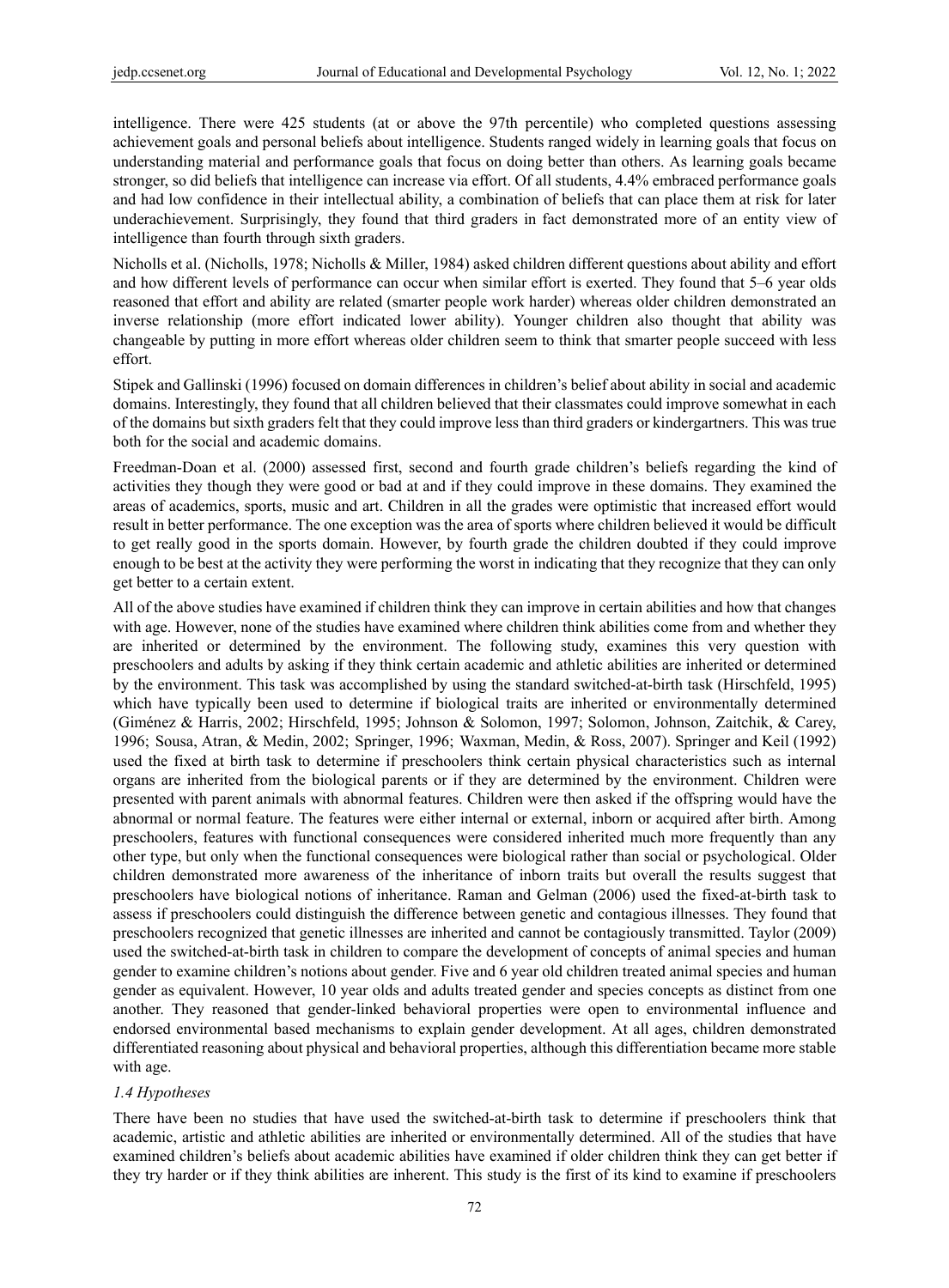think that academic, artistic and athletic abilities are inherited or environmentally determined. The hypotheses for this study are: (a) based on the fact that children are told that they can improve their abilities if they try harder, we would expect preschoolers to reason that they can improve in the areas of academics, artistic and athletic abilities. This would suggest discounting the genetic contribution; (b) however we would expect adults to have a more nuanced idea of the contribution of genetics and the environment.

### **2. Method**

#### *2.1 Participants*

Twenty one preschoolers (15 females and 6 males, M age = 4.6 months, range = 4.0-5.1 years) and 28 adults (17 females and 11 males. M age = 19.5 years, range 18.1 years -20.2 years) were tested. Due to Covid (which interrupted in person testing), half of the preschoolers were tested in person and the other half were tested online. The adult testing was all done in person.

#### *2.2. Sampling Procedures*

Participants were presented with a total of 9 vignettes. There were three areas – academics, arts, and athletics. Each of the areas had 3 vignettes. Academics consisted of abilities in math, reading and science. Arts consisted of language, music and art. Athletics consisted of gymnastics, swimming and soccer. An example of a vignette for math is the following:

'Mr. and Mrs. Smith had a baby boy. Right after being born, the baby went to live with Mr. and Mrs. Johnson. They named the baby Max. Max grew up with Mr. and Mrs. Johnson and they loved Max a lot. Who was baby Max born to? Mr. and Mrs. Smith or Mr. and Mrs. Johnson? Where does he live now? (a) Mr. and Mrs. Smith or (b) Mr. and Mrs. Johnson. Mr. and Mrs. Johnson are very good at math but Mr. and Mrs. Smith are not good at math. Do you think Max will be: (a) Good at math like Mr. and Mrs. Johnson or (b) Not good at math like Mr. and Mrs. Smith?

#### *2.3 Experimental Manipulation*

Participants were read the vignettes out aloud and their responses were noted. Stick figures were used to hold the preschoolers' attention. Only participants who passed both control questions were included in the final analyses. When we transitioned to online testing, four preschool participants had to be dropped as they did not pass the control questions.

#### **3. Results**

## *3.1 Data Analysis*

The data was coded in the following manner. Birth parent matches were assigned a '1' and all other responses were assigned a '0. A 2 grade (preschool; college) x 3 topic (academics; arts; athletics) repeated measures ANOVA was conducted. The results indicated no significant main effects for topic,  $F(2,77) = 1.21$ ,  $p > 0.3$ , topic x grade,  $F(2.77)$  $= 0.8$ , p  $> 0.04$ , or grade, F(1, 47) = 3.47, p  $> 0.07$ . However, although overall the topic x grade did not indicate any significant differences, there was a significant grade difference in the area of academics between preschoolers and adults,  $p < .038$  indicating that adults have a more genetic bias than the others do. Comparison to chance responding (1.5) for each domain demonstrated that adults' responded above chance to academic abilities.

#### *3.2 Participant Flow*

All the recruited participants completed the study.

#### **4. Discussion**

This study is the first of its kind to investigate preschoolers' beliefs about the role of inheritance in the areas of academics, arts, and athletics. Previous studies have examined children's assessment of academic, sports, music and arts with older children but not with preschoolers. The results of this study demonstrate that there is no significant difference between the way preschoolers and adults reason about the impact of genetics or the environment on academic, artistic or athletic abilities. Overall both age groups primarily make an environmental attribution for these abilities. The results also indicate that except for the academic domain among adults, the reasoning among other domains indicate that participants believe that those abilities are not inherited and that environmental influences from their adoptive parents are greater than genetic influences. This result argues more for the incremental view of intelligence rather than the entity view of intelligence.

These results confirm the hypotheses that preschoolers will make more of an environmental attribution in these domains. This result argues more for the incremental view of intelligence rather than the entity view of intelligence.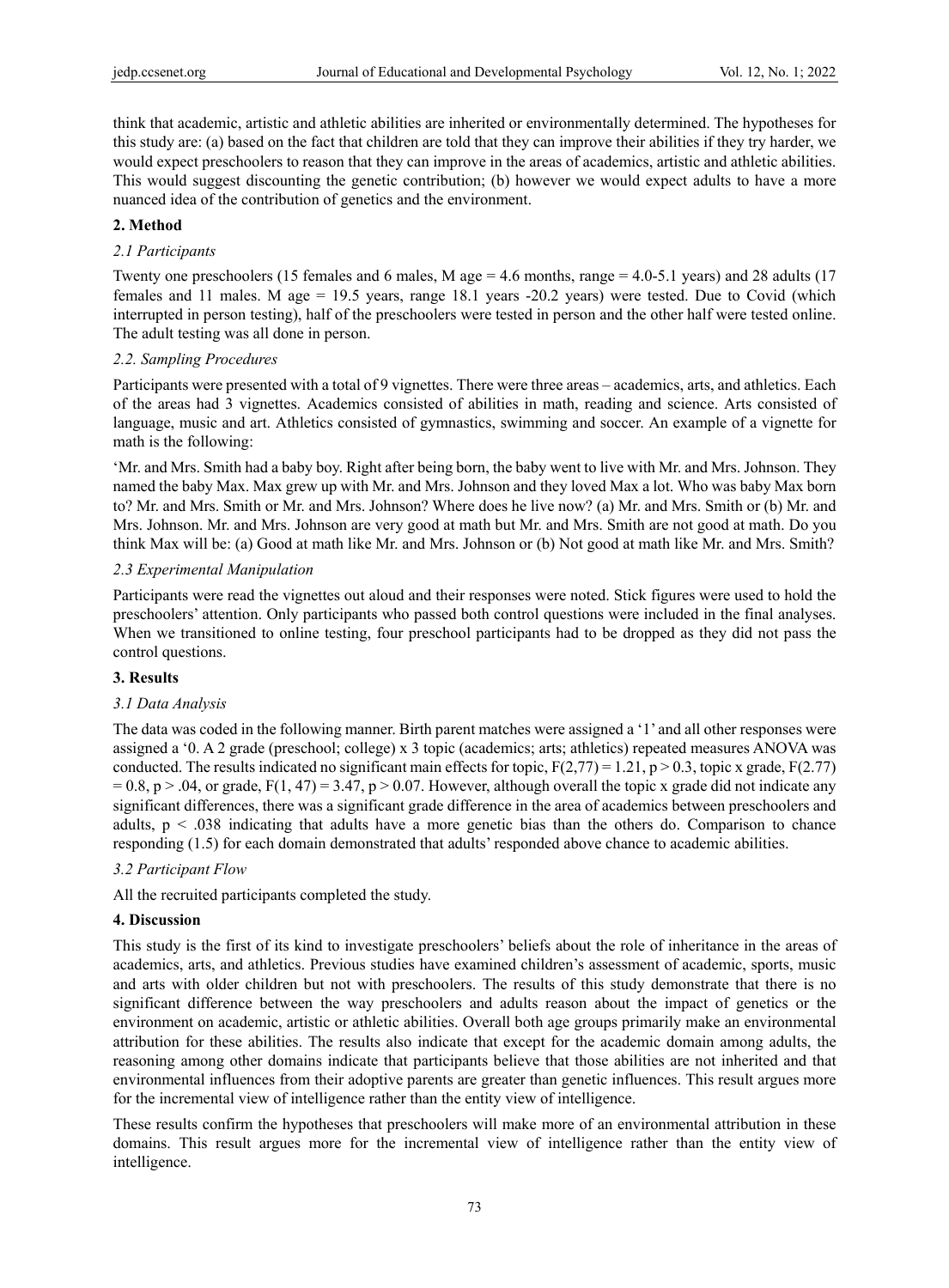It is important to stress that we did not ask about the possibility of improvement in these abilities but just asked if they would perform like their biological parents or adoptive parents on these tasks. It is also important to clarify that we are equating adoptive parent ability matches to environmental versus genetic influences. Freedman-Doan et al. (2000) examined how first, second and fourth graders ability to think that they would improve and found that by fourth grade, children were doubting that they could actually become best at their worst activity. However, we do not know how preschoolers would reason when asked about the possibility of improvement. Freedman-Doan et al. (2000) found that half of the children in their sample responded that they could be best at their worst current activity. These results extend Stipek and Gralinski's (1996) findings that children's beliefs about the stability of intelligence were not activity specific across the academic subjects of math and social studies. However, Freedman-Doan et al. (2000) also found that older children were less optimistic than younger children about the possibility of improving in athletic activities like sports.

The findings of this study have several implications. First, if children think their abilities can change determines their motivation to either try harder or not this will have a direct impact on their education. With help from their teachers children who hold this view should improve in their academic abilities. Second, parents can devise appropriate strategies for children to improve their abilities and skills through effort and strategies.

There are a few limitations to this study. First, the testing technique was switched from in person testing to online testing due to the Coronavirus pandemic. This could have had an impact on the results although strict testing protocols were established for the online testing to make sure that the children were minimally impacted by the online testing. Second, the participant numbers could have been bigger for each of the samples.

Future research should focus on conducting this study cross-culturally to determine if there is a difference in reasoning between cultures that emphasize improvement through effort versus intrinsic ability. Lindberg, Hyde, Petersen and Lynn (2010) used meta analyses to analyze gender differences for math performance in adolescents. Overall they found no gender differences suggesting that males and females perform similarly in mathematics. However, it will also be interesting to assess gender differences to determine if girls are more likely than boys to entertain that certain abilities like math and science in this younger population (where they typically lose interest as they get closer to middle school) are determined by genetics as they get older.

Overall this study has demonstrated that preschoolers reason in a similar manner to adults when assessing the role of genetics and the environment on performance. Given that other studies have demonstrated that fourth graders show a decline in their belief of how the environment influences performance, we might be seeing a U-shaped curve with an increase of environmental influence in the preschool years and adult years but a decline in the elementary school years.

## **Acknowledgments**

Many thanks to the children and parents of the Lowry Early Childhood Center for letting us test at their facility. Great appreciation to the children and parents who signed up for the online study.

#### **References**

- Atran, S., Medin, D., & Sousa, P. (2002). Essentialism and folkbiology: Evidence from Brazil. *Journal of cognition and culture*, *2*(3), 195-223. https://doi.org/10.1163/15685370260225099
- Bempechat, J., London, P., & Dweck, C. S. (1991). Children's conceptions of ability in major domains: An interview and experimental study. *Child Study Journal*.
- Cain, K. M., & Dweck, C. S. (1995). The relation between motivational patterns and achievement cognitions through the elementary school years. *Merrill-Palmer Quarterly (1982-)*, 25-52.
- Freedman-Doan, C., Wigfield, A., Eccles, J. S., Blumenfeld, P., Arbreton, A., & Harold, R. D. (2000). What am I best at? Grade and gender differences in children's beliefs about ability improvement. *Journal of Applied Developmental Psychology*, *21*(4), 379-402. https://doi.org/10.1016/S0193-3973(00)00046-0
- Giménez, M., & Harris, P. L. (2002). Understanding constraints on inheritance: Evidence for biological thinking in early childhood. *British Journal of Developmental Psychology*, *20*(3), 307-324. https://doi.org/10.1348/026151002320620262.
- Hirschfeld, L. A. (1995). Do children have a theory of race?. *Cognition*, *54*(2), 209-252. https://doi.org/10.1016/0010-0277(95)91425-R
- Lindberg, S. M., Hyde, J. S., Petersen, J. L., & Linn, M. C. (2010). New trends in gender and mathematics performance: A meta-analysis. *Psychological Bulletin, 136*(6), 1123-1135. https://doi.org/10.1037/a0021276